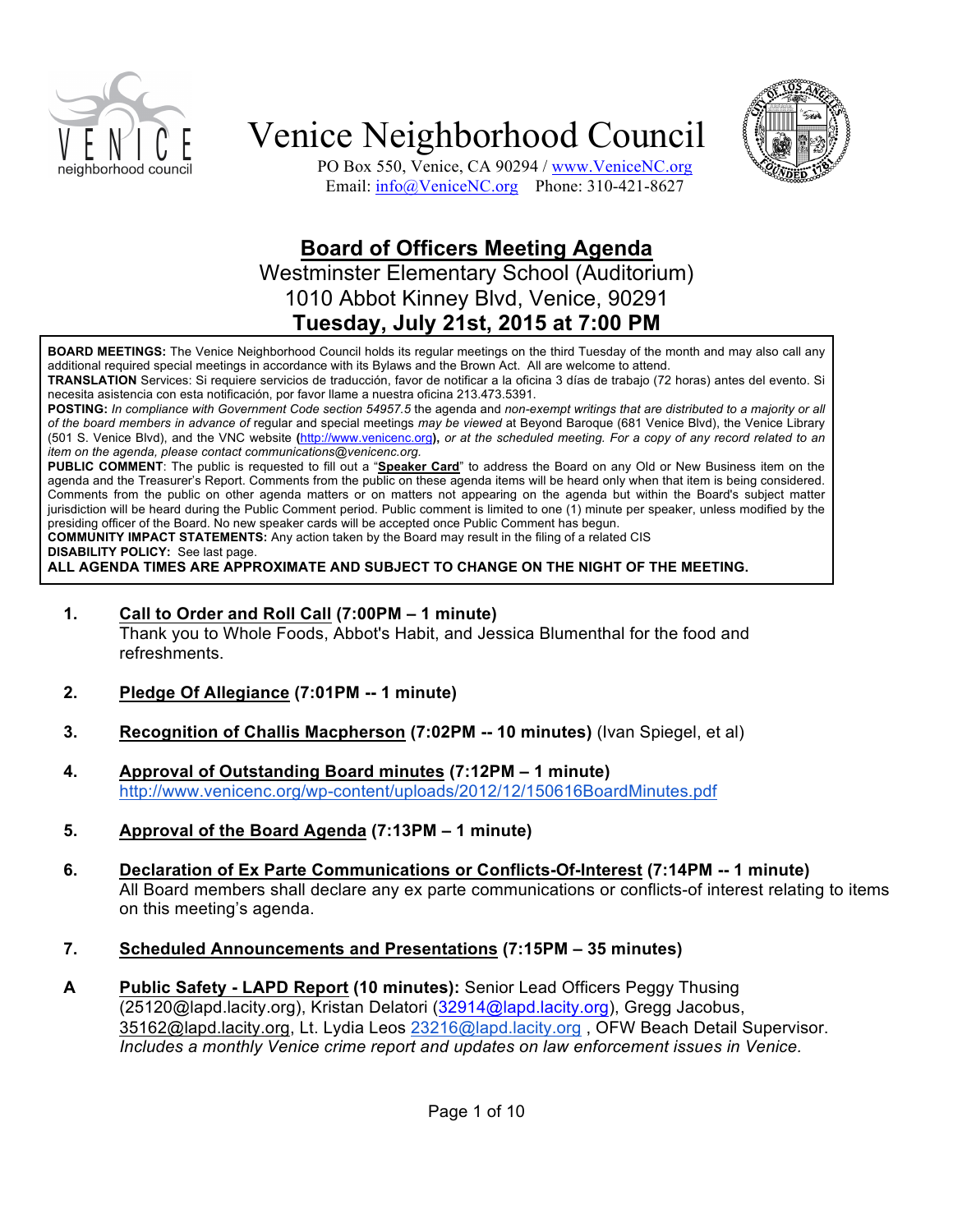



PO Box 550, Venice, CA 90294 / www.VeniceNC.org Email: info@VeniceNC.org Phone: 310-421-8627

- **B Government Reports (15 minutes)** (Representatives have standing place on the agenda, but are not always available to attend)
	- City Councilmember Mike Bonin, Field Deputy, Jesus "Chuy" D. Orozco, 310-568-8772 (jesus.d.orozco@lacity.org)
	- Congressman Ted Lieu, Representative Janet Turner, 310-496-9896 janet.turner@mail.house.gov
	- State Senator Ben Allen, Representative Fernando Morales, 310-318-6994 (fernando.morales@sen.ca.gov)
	- State Assemblyperson Autumn Burke, Rep Odysseus Bostick, 310-412-6400 (odysseus.bostick@asm.ca.gov)
	- LA County Supervisor Sheila Kuehl Westside Field Deputy Rachel Zaiden, 213-974-3333 (rzaiden@bos.lacounty.gov)
	- Mayor Eric Garcetti, Westside Deputy, Daniel Tamm, 213-978-0836 (Daniel.Tamm@Lacity.org)
	- Ejiah Cooper Oakwood Rec Park Director, 310-452-7479 (ejiah.cooper@lacity.org)

### **C VNC Announcements (5 Minutes)**

- President Mike Newhouse (President@VeniceNC.org)
- Vice President Marc Saltzberg (VicePresident@VeniceNC.org)
- Secretary Agenda Request reminder (secretary@venicenc.org)
- Budget Representatives Hugh Harrison, George Francisco Report of the LA City Budget Day and Budget Survey
- Rules and Elections Chair Ira Koslow Changes to VNC committees that require bylaws changes as requested by Committee Chairs will not take effect until the current EmpowerLA bylaws moratorium is lifted following the elections.
- Westside Regional Alliance of Councils- Mike Newhouse, WRAC President, Marc Saltzberg, VNC Representatives. (Chair@westsidecouncils.org),
- Los Angeles Neighborhood Council Coalition (LANCC) Ivan Spiegel (Parliamentarian@VeniceNC.org)
- VNC Representative to DWP: Dede Audet
- Venice Chamber Of Commerce: Catherine Chevalier, President (Catherine@notmaurice.com)

#### **D The VNC BBQ and Picnic is on August 8 at Oakwood Recreation Center from noon to 4 PM (5 minutes)** (BBQ Committee)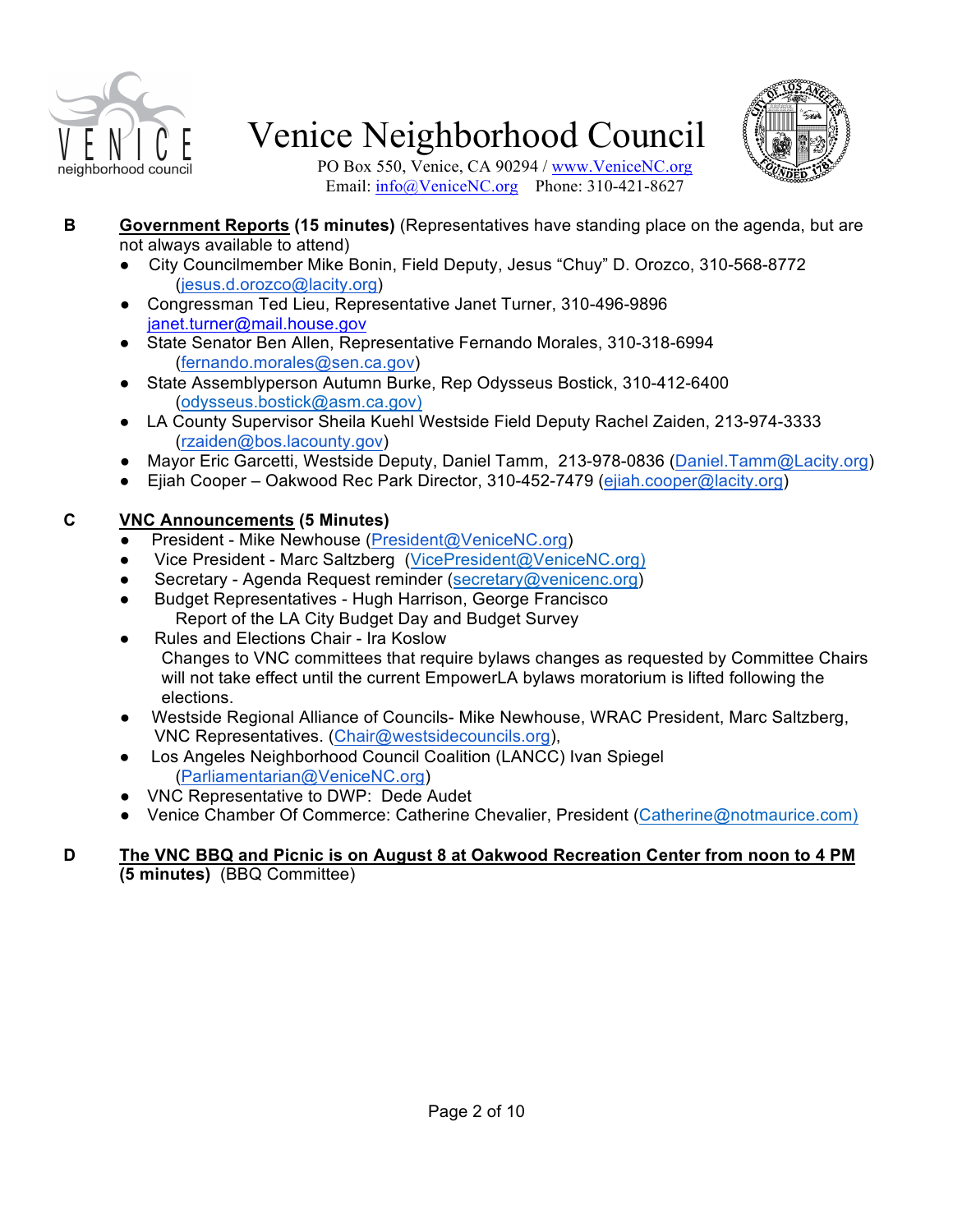



PO Box 550, Venice, CA 90294 / www.VeniceNC.org Email: info@VeniceNC.org Phone: 310-421-8627

### **8. General Consent Calendar (7:50PM -- 1 minute)**

*[All agenda items on the Consent Calendar will pass when the Consent Calendar is approved. No discussion or Public Comment is allowed on any item. Items may be removed by any board member or stakeholder. Removed items will go to the end of the agenda and be treated as regular agenda items with discussion and public comment.]*

#### **A Oppose AB 744 Limiting Local Govt. Auth. Over Parking for SB 1818 Density Bonus Projects** (Marc Saltzberg, on behalf of WRAC) (vicepresident@venicenc.org) **[EXHIBIT]**

**MOTION:** The Venice Neighborhood Council recommends that the City Of Los Angeles oppose AB 744 which limits local government authority over parking for SB 1818 Density Bonus Projects and requests Councilmembers Mike Bonin and Paul Koretz to introduce a resolution to that effect.

AB 744 would prohibit, at the request of the developer, imposition of a vehicular parking ratio in excess of 0.5 spaces per bedroom on a development receiving density bonuses under SB 1818 that includes the maximum percentage of low- and very low income units, and is located within one-half mile of a major transit stop, and there is unobstructed access to the transit stop from the development. The bill would also prohibit, at the request of the developer, imposition of a vehicular parking ratio in excess of specified amounts per unit on a development that consists solely of units with an affordable housing cost to lower income households, as specified, if the development is within one-half mile of a major transit stop and there is unobstructed access to the transit stop from the development, is a for-rent housing development for individuals that are 62 years of age or older, or is a special needs housing development, as those terms are defined.

**B Oppose AB 1373 Outdoor Advertising: the City of Los Angeles** (Marc Saltzberg, on behalf of WRAC) (vicepresident@venicenc.org)

**MOTION:** The Venice Neighborhood Council recommends that the City of Los Angeles oppose AB 1373 (Outdoor Advertising, the City of Los Angeles, Exempting 40 Square Blocks of Downtown LA From the CA Outdoor Advertising Act) and requests that Councilmembers Mike Bonin and Paul Koretz introduce a resolution to that effect.

The Outdoor Advertising Sign Act provides for the regulation by the Department of Transportation of advertising displays, as defined, within the view of public highways. The act exempts from certain of its provisions advertising displays that advertise the business conducted or services rendered or goods produced or sold in the property upon which the display is placed as specified. This bill would exempt from those provisions of the act advertising displays located in a specific geographic area in the City of Los Angeles if those displays meet specified conditions and requirements, including the adoption of, and compliance with, an ordinance by the City of Los Angeles. The bill would impose certain conditions if the advertising display authorized by this bill is a message center display… The bill would make the City of Los Angeles primarily responsible for ensuring that display remains in compliance with the city ordinance and the bills requirements, and would require the city to indemnify and hold the department harmless if the city fails to do so. This bill would also make findings and declarations as to the need for a special statutes relating to the City of Los Angeles. http://banbillboardblight.org/coming-soon-more-freeway-advertising-signs-in-downtown-l-a/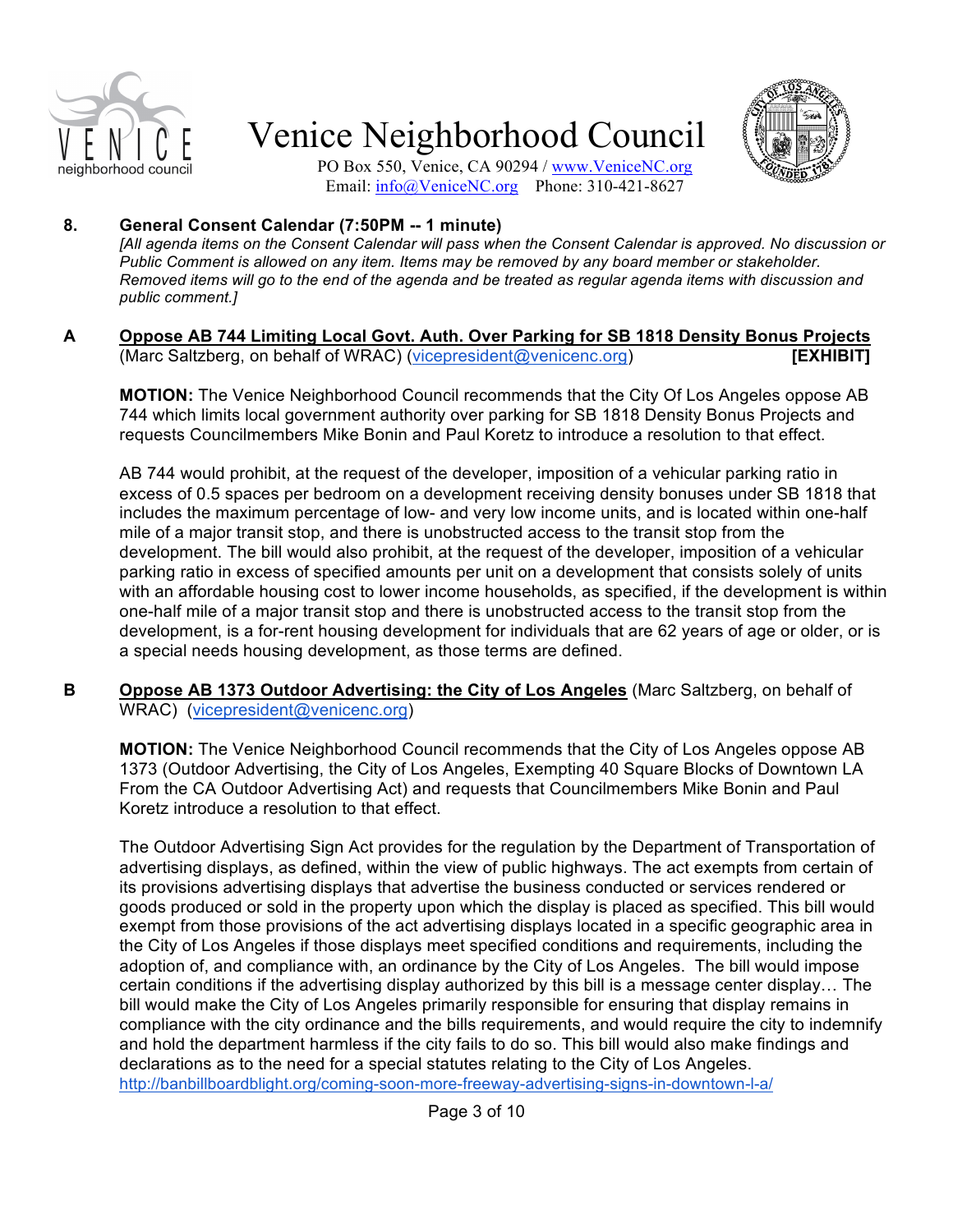



PO Box 550, Venice, CA 90294 / www.VeniceNC.org Email: info@VeniceNC.org Phone: 310-421-8627

### **C CIS in Support of CF14-0268-S5, Ellis Act Controls** (Marc Saltzberg)(vicepresident@venicenc.org)

**MOTION:** The Venice Neighborhood Council hereby files the following Community Impact Statement in support of CF14-0268-S5 which calls for:

… the City Council [to] instruct the Housing and Community Investment Department (HCID), in conjunction with the Department of Building and Safety (LADBS), and the Planning Department develop a process to require a clearance from HCID for building permits for major construction, alteration, and addition to, or demolition of properties subject to the Rent Stabilization Ordinance… [and] that the HCID, in conjunction with the LADBS and Planning Department, be instructed to report on the inventory of RSO units removed through the Ellis process, and additional recommendations to strengthen enforcement, maximize preservation of the rent-stabilized housing stock, and eliminate any other "loopholes" that result in the loss of rent-stabilized units or denial of tenant protections under the Ellis provisions of the RSO.

According to a 2014 UCLA study "Los Angeles is now the least affordable rental market in the country, based on the portion of a renters' income that goes to pay rent.". More recently, stories about the use (and abuse) of the Ellis Act to evict tenants from RSO units have emerged.

The problem and short term response comes into greater focus with this motion from Cedillo (seconded by Bonin) and endorsed by Mayor Garcetti. The VNC believes it is imperative that Los Angeles not lose additional rental housing stock thru overly-aggressive and sometimes illegal exercise of the Ellis Act and therefore support CF14-0268-S5

### **D Single Bollard Install** (Melissa Diner on behalf of OFW) (melissa.diner@venicenc.org)

**MOTION:** Whereas the Ocean Front Walk is a pedestrian only street where cars are prohibited and for the safety of humanity as a whole,

Therefore, the Venice Neighborhood Council supports the installment of a bollard of the south end of the Rose Ave Parking lot and the entrance of the bike path which in its present condition allows for cars to enter the bike path. RECOMMENDED BY OFW COMMITTEE 7-0 -1

#### **E Noise and Sound Ordinance Enforcement** (Melissa Diner on behalf of OFW) (melissa.diner@venicenc.org)

**MOTION:** The Venice Neighborhood Council shall send a letter to Councilman Mike Bonin's office and the LAPD strongly urging them enforce all city noise and sound ordinances on Ocean Front Walk. RECOMMENDED BY OFW 7-0-1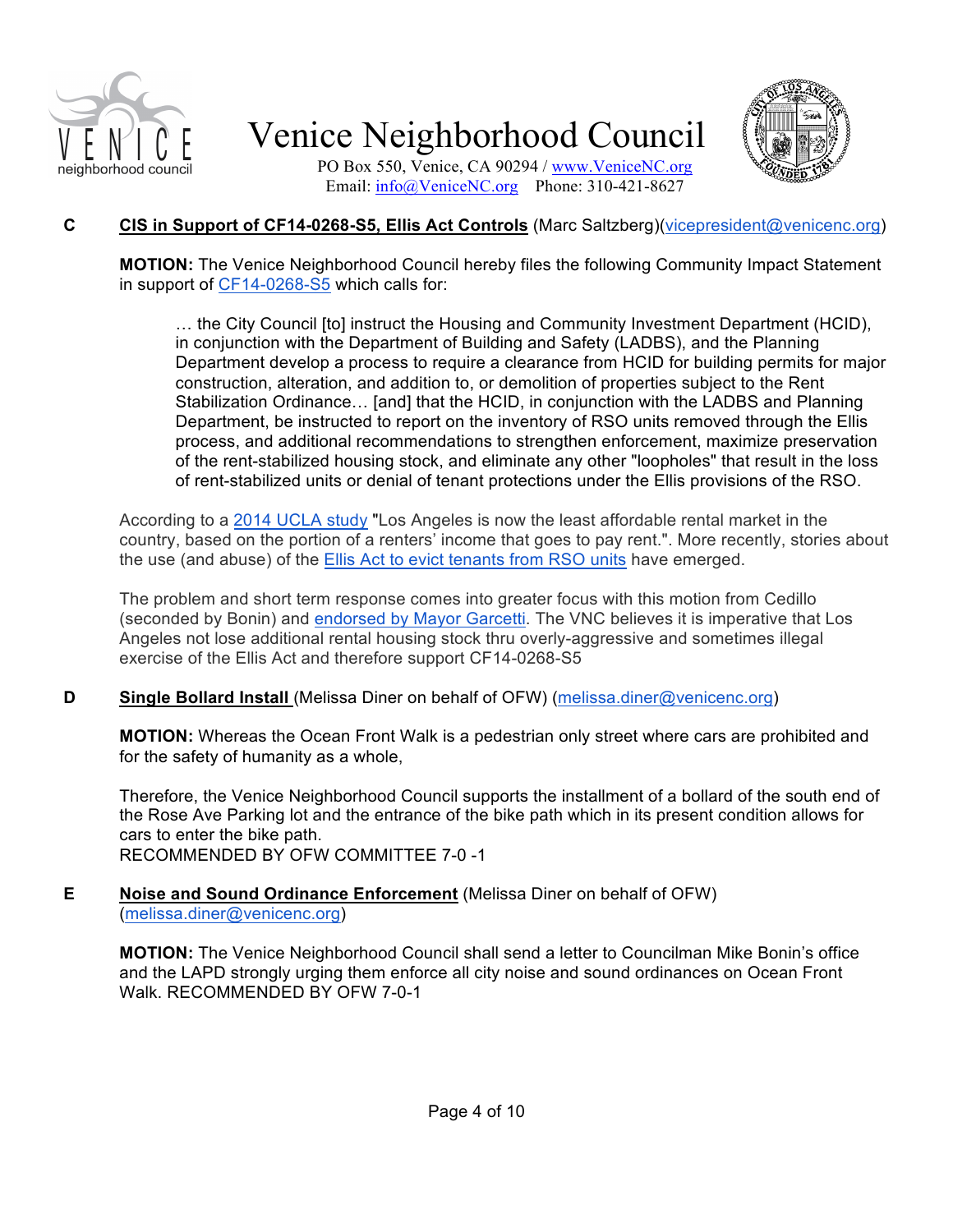



PO Box 550, Venice, CA 90294 / www.VeniceNC.org Email: info@VeniceNC.org Phone: 310-421-8627

#### **F Prohibition of the Possession of High-Capacity Ammunition Magazines** (Marc Saltzberg)

**MOTION:** The VNC Board shall submit a Community Impact Statement in support of City Council File 13-0068, asking for a report from the City Attorney, the Chief Legislative Analyst and the Police Department on the feasibility, effectiveness and benefits of an ordinance to prohibit the possession of high-capacity ammunition magazines within the City of Los Angeles.

#### **G Storage or Disablement of Firearms** (Marc Saltzberg)

**MOTION:** The Venice Neighborhood shall submit a Community Impact Statement in support of City Council File 14-1553, instructing the City Attorney to prepare an ordinance requiring gun owners to either store their firearms in a locked container or disable it with a trigger lock when not in use, modeled after the City of San Francisco's ordinance.

#### **9. Land Use and Planning Committee (LUPC) Consent Calendar (7:51 PM -- 1 minute)**

*[All agenda items on the Land Use and Planning Committee (LUPC) Consent Calendar will pass when the LUPC Consent Calendar is approved. No discussion or Public Comment is allowed on any item. Items may be removed by any Board member or Stakeholder. Removed items will go to the end of agenda item 11. Land Use and Planning Committee and will be treated as regular LUPC agenda items, with discussion and public comment.]*

**A Motion to amend: 10 Washington Blvd ("The Venice Whaler" restaurant expansion),** Marina Peninsula Subarea, C4-1 zone, Land Use Plan designation: Community Commercial, Dual Permit Jurisdiction Coastal Zone (aka "Appealable Area" post LCP) APCW-2014-4703-SPE-SPP-PAB-PAD-CDP and ENV-2014-4704-MND

http://www.venicenc.org/10-washington-blvd-the-venice-whaler/

#### CITY HEARING NOT YET SCHEDULED

Project Description: To permit the use and maintenance of an existing 754 sq ft patio service area operating in conjunction with an existing restaurant, including:

- a) A Specific Plan Exception (SPE) from VCZSP Section 13.D to permit zero (0) on-site parking spaces in lieu of the 28 required parking spaces;
- b) A VCZSP project compliance permit (SPP);
- c) A determination of a "Deemed-to-be-Approved" conditional use status as per LAMC 12.24-L (PAD) for the sale of a full line of alcoholic beverages in conjunction with an existing 3,096 sq ft 2-story restaurant accommodating 214 patrons and having interior hours of operation from 6 a.m. to 2 a.m. daily, currently selling a full line of alcoholic beverages;
- d) An Approval of Plans as per LAMC 12.24-M (PAB) to allow the sale and dispensing of a full line of alcoholic beverages for on-site consumption on an existing 754 sq ft (24%) patio having 36 patron seats and hours of operation from 6 a.m. to 2 a.m. daily, in conjunction with a "Deemed-to-be-Approved" 3,096 sq ft 2-story restaurant accommodating 214 patrons and having interior hours of operation from 6 a.m. to 2 a.m. daily, currently selling a full line of alcoholic beverages;

e) A Coastal Development Permit, in the dual permit jurisdiction coastal zone Applicant: Dafne Gokcen / LUPC Staff: Ramsey Daham & Robin Rudisill **MOTION:** The VNC Board recommends a modification to the 10 Washington Blvd ("The Venice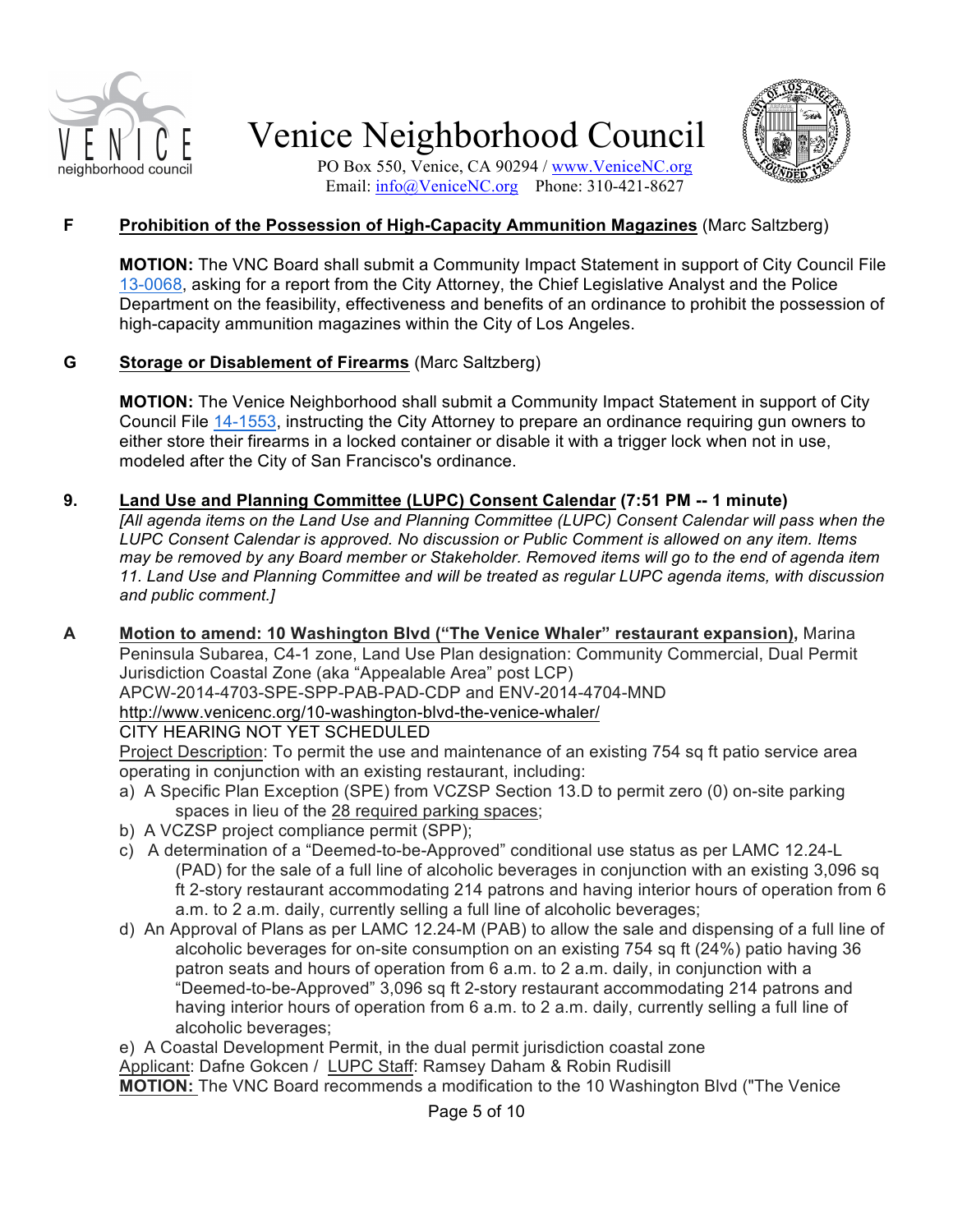



PO Box 550, Venice, CA 90294 / www.VeniceNC.org Email: info@VeniceNC.org Phone: 310-421-8627

Whaler") original, May 19, 2015, VNC Board Motion recommending approval of the project\*, to correct the number of required parking spaces to be 28 parking spaces in the SPE parking exception clause of the Project Description RECOMMENDED BY LUPC 7/7/15 by a vote of 4-1-1

Original motion may be found at: http://www.venicenc.org/wpcontent/uploads/2012/12/150519BoardAgendaRevised.pdf

#### **10. Approval Of 2015-2016 Community Improvement Projects (7:52 PM -- 30 minutes)** (Marc Saltzberg on behalf of the Neighborhood Committee VicePresident@venicenc.org)

**MOTION:** The VNC Board approves the following Community Improvement Projects (CIP) and budgets for the 2015-2016 Fiscal Year as ranked by the Neighborhood Committee:

| <b>Rank</b> | <b>Project Name</b>                                             | <b>Applying Organization or</b><br><b>Stakeholder</b> | Neighborhood<br><b>Committee</b><br><b>Recommended Budget</b> |
|-------------|-----------------------------------------------------------------|-------------------------------------------------------|---------------------------------------------------------------|
| 1           | <b>Centennial Park Rejuvenation</b>                             | <b>Centennial Park</b><br><b>Rejuvenation Mavens</b>  | \$3,750                                                       |
| 2           | <b>Doccupy Film Series</b>                                      | <b>Occupy Venice</b>                                  | \$1,000                                                       |
| 3           | <b>Abbot Kinney Triangle Neighborhood</b><br><b>Watch Signs</b> | AK Triangle Neighborhood<br>Watch                     | \$2,250                                                       |
| 4           | <b>Community Healing Project</b>                                | Mildred Kursh Foundation                              | \$2,200                                                       |
| 5           | <b>Tree Trimming at Venice Beach Post</b><br>Office             | <b>Venice Stakeholders</b><br>Association             | \$5,000                                                       |
| 6           | <b>Pocket Potty Project</b>                                     | Deborah Lashever                                      | \$1,000                                                       |
| 7           | <b>Green Art Event</b>                                          | Venice Art Crawl                                      | \$5,000                                                       |
| 8           | <b>Share Change Service Learning</b><br>Program                 | Share Change                                          | \$1,612                                                       |
| 9           | Veteran's Wall Restoration &<br><b>Beautification</b>           | Venice Chamber of<br>Commerce                         | \$3,750                                                       |
| 10          | <b>Operation Alley Cleanup</b>                                  | <b>Various Residents</b>                              | $-0-$                                                         |

Rankings were determined according to the eight criteria which can be found on Page D at: 2015 CIP Application Guidelines. The recommended budget is based on the amount requested in the project application, City of Los Angeles regulations, and the 2015 Application Guidelines.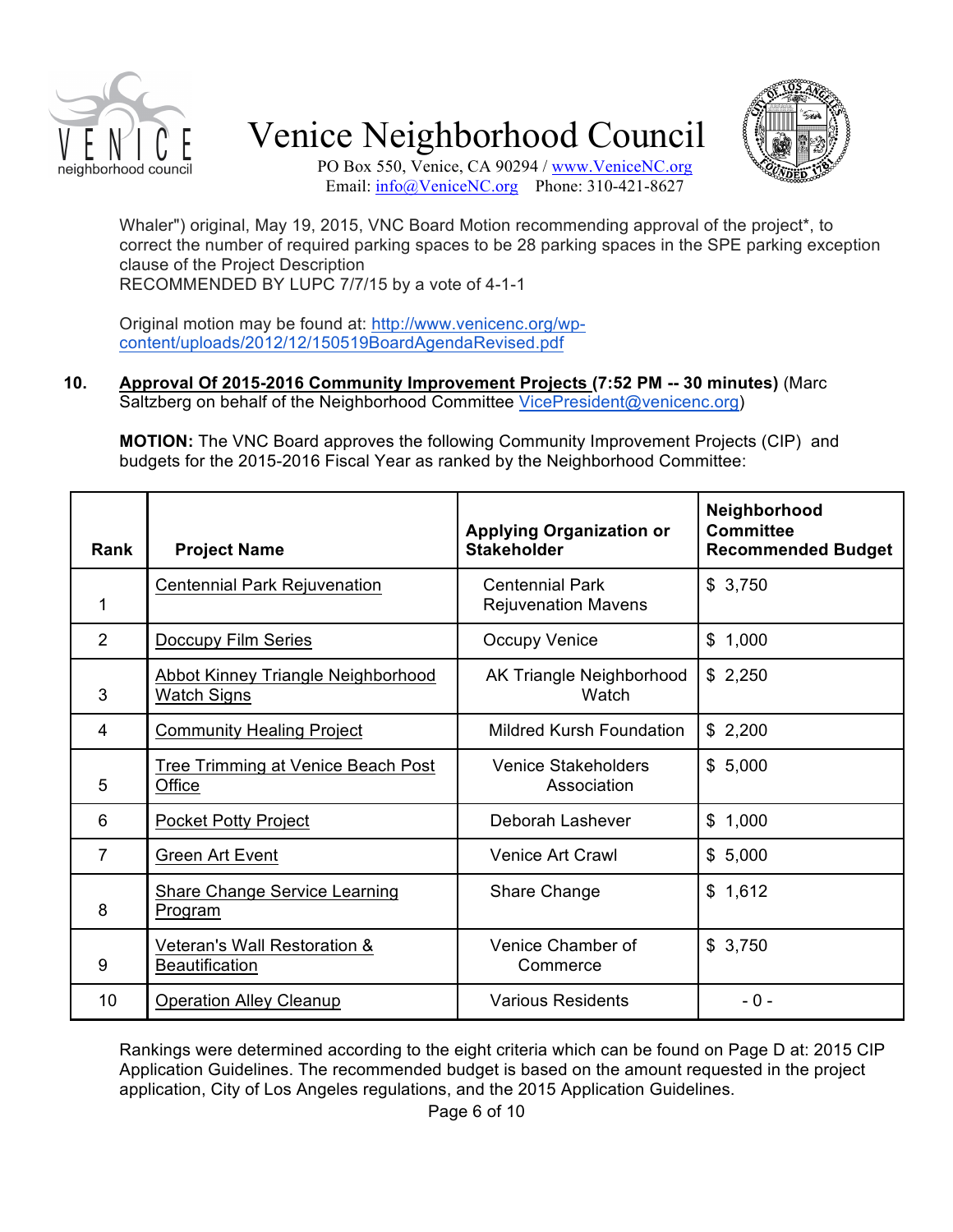



PO Box 550, Venice, CA 90294 / www.VeniceNC.org Email: info@VeniceNC.org Phone: 310-421-8627

- **11. Announcements & Public Comment on items not on the Agenda (8:22PM -- 10 minutes)** *[No more than 1 minute per person – no Board member announcements permitted]*
- **12. Old Business (8:32 PM -- 10 minutes)** *[Discussion and possible action]*
- **A Reappoint Ad Hoc Committees** (Ivan Spiegel (parliamentarian@venicenc.org)

*Each Committee Chair will have one minute to speak to the Board about their Committee.*

**MOTION:** The VNC Board shall reappoint the following Ad Hoc Committees until the seating of the next Board following the 2016 elections:

- **Environmental** Communications Discussion Forum **Business** Mass/Scale Character Parking/Transportation Public Safety Santa Monica Airport
- **13. LUPC (8:42PM – 70 minutes)** Robin Rudisill on behalf of LUPC, (Chair-lupc@VeniceNC.org) *[Discussion and possible action]*
- **A 1712, 1712 1/2 & 1712 3/4 Washington Way (2-lot small lot subdivision), (20 minutes)** Southeast Venice Subarea, RD1.5-1-0 zone, Land Use Plan designation: Multiple Family Residential--Low Medium II ZA-2014-1728-CDP-ZAA-MEL and AA-2014-1730-PMLA-SL and ENV-2014-1729-MND http://www.venicenc.org/1712-washington-way/

CITY HEARING NOT YET SCHEDULED

Project Description: Preliminary parcel map to create a 2-lot small lot subdivision, Mello determination, CDP, and Zoning Administrator Adjustment request to permit a 10' front yard for 1712 and a 6' front yard at the  $2^{nd}$  floor line for the Mildred setback, both in lieu of the required 15' front yard set back; and request to permit a 4' side yard in lieu of the required 5', and MND.

Applicant: Alon Zakoot / LUPC Staff: Mehrnoosh Mojallali & Robin Rudisill

**MOTION:** The VNC Board recommends denial of the project, on the grounds that:

- 1. There is insufficient evidence that the project is Mello Act compliant
- 2. There is no evidence that the tenants were informed of their Mello Act-related rights
- 3. There is no evidence that Replacement Affordable units were correctly determined
- 4. The project is inconsistent with the Mass, Scale and Character of the Community, in terms of over 100% density on the lot (FAR of >1.0) vs. the rest of the block, which averages approximately 37%, and as of the 30 homes on the block, < 20% (6) are multi-story homes

RECOMMENDED BY LUPC on 7/7/15 by a vote of 5-0-2

Page 7 of 10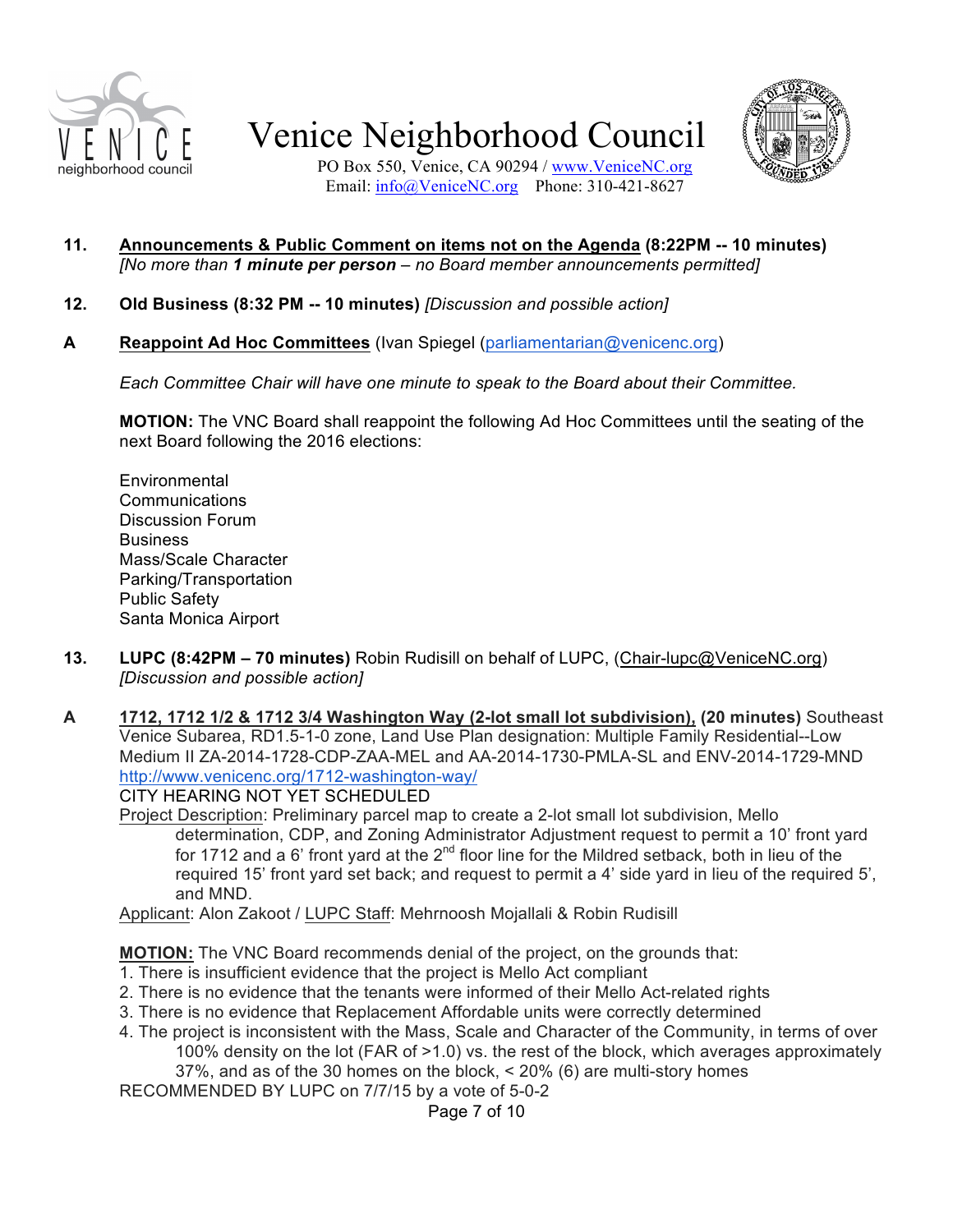



PO Box 550, Venice, CA 90294 / www.VeniceNC.org Email: info@VeniceNC.org Phone: 310-421-8627

#### **B 425 Rose Ave (change of use from restaurant and market/deli to restaurant with beer & wine), (20 minutes)** Oakwood Subarea, C4-1 zone, Land Use Plan designation: Community Commercial

Area of Special Interest--Oakwood Community Commercial Area (Rose Avenue between 4th and 7th Avenues, to be used for residential, neighborhood retail and services, personal services, and small scale businesses oriented to the local community)

ZA-2014-1877-CDP-CUB-SPP and ENV-2014-1878-MND

#### http://www.venicenc.org/425-rose-ave/

CITY HEARING TOOK PLACE ON APRIL 23, 2015, City determination held open by ZA for VNC advisement for July 21, 2015 VNC Board meeting vote on project recommendation.

Project Description: CDP & SPP (VCZSP compliance permit) for change of use from existing 2,696 sq ft restaurant & market/deli to a 2,306 sq ft restaurant with accessory retail (of less than 10% annual gross revenues) and a new 410 sq ft outdoor covered patio dining area, with an increase in seating from 38 interior seats to 48 interior seats & 24 outdoor patio seats, on a 6,294 sq ft lot, with 18 on-site parking spaces, comprised of 11 spaces existing, 4 spaces grandfathered, and 16 bicycle stalls (equivalent to 4 car parking spaces as per Bicycle ordinance); and CUB for sale and dispensing of beer and wine for on-site consumption in conjunction with a new, 72-seat restaurant operating according to the Operating Procedures dated July 6, 2015 (found at link above). Hours of operation are 10 am to 11 pm Sunday through Thursday, and 10 am to 12 am Friday & Saturday. Patio service will stop no later than 10 pm on weeknights and 11 pm Friday & Saturday.

Applicant: Bruce Horowitz / LUPC Staff: Maury Ruano

**MOTION:** The VNC Board recommends approval of the proposed restaurant, as per the modified Project Description (above), and Applicant will provide a written Parking and Traffic document once the project is implemented, in order to work with the Neighborhood to assess the parking and traffic. RECOMMENDED BY LUPC on 7/7/15 by a vote of 4-3-0

**C 731 Oxford Ave (lot line adjustment & new SFD), (15 minutes)** Oxford Triangle Subarea, R1-1 zone, Land Use Plan designation: Single-Family Dwelling – Low Density ZA-2014-3176-CDP and ENV-2014-3177-CE (ALSO AA-2014-3172-PMEX and DIR-2015-2264-MEL and DIR-2015-2451-VSO) http://www.venicenc.org/731-oxford-ave/ CITY HEARING TOOK PLACE ON JULY 2, 2015

Project Description: proposed construction of a new 3-story, 30' tall, 2,950 sq ft SFD, with an attached

338 sq ft garage, located on a 3,033 sq ft vacant lot Applicant's Representative: Howard Robinson / LUPC Staff: Mark Kleiman

**MOTION:** The VNC Board recommends that the project be denied, as it is not compatible with the existing surrounding neighborhood with respect to Mass, Scale and Character; as the garage is on Howard Street and not the alley; and as the front door is on Howard Street but should face Oxford Ave as that is the street address.

RECOMMENDED BY LUPC on 6/30/15 by a vote of 4-3-0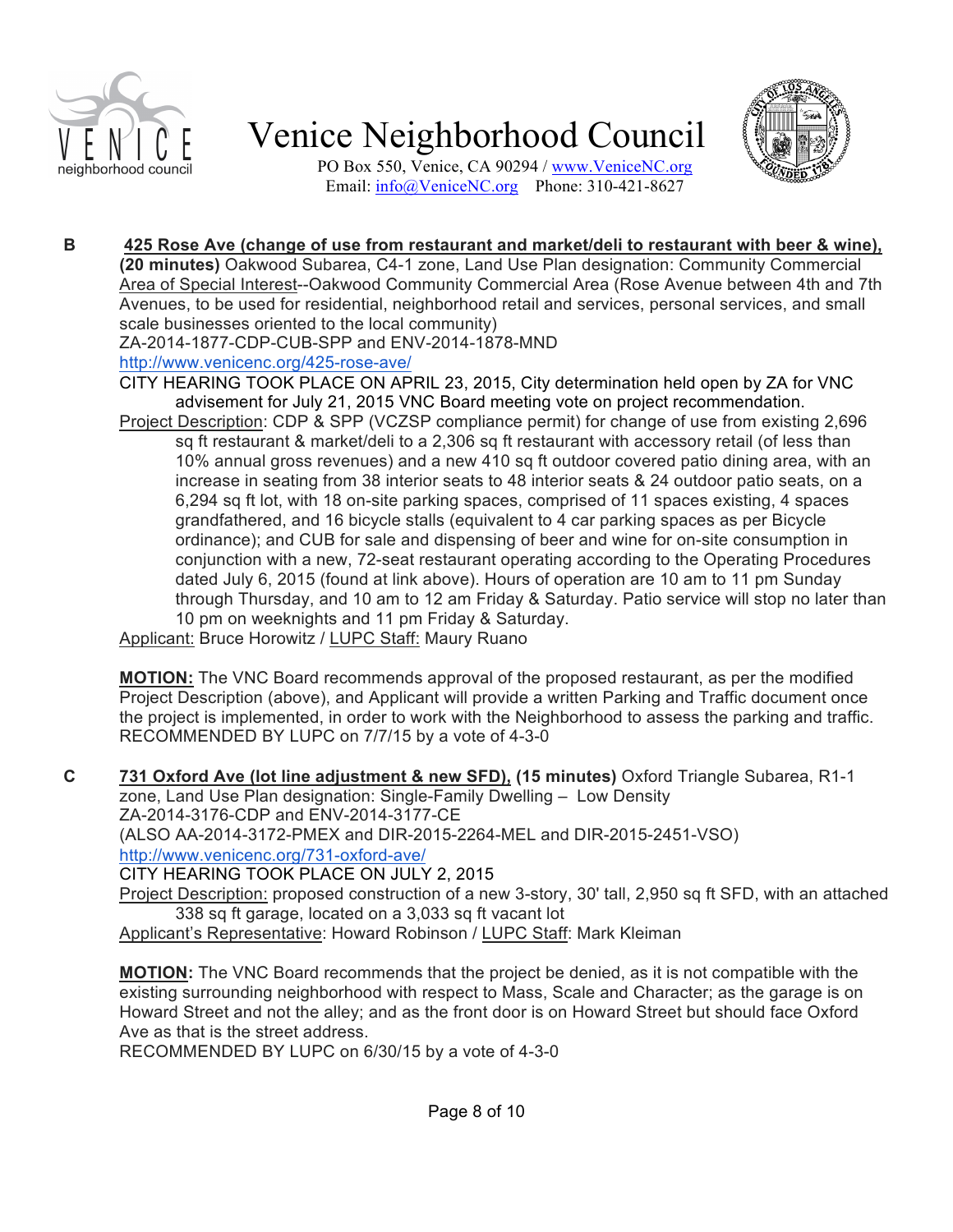



PO Box 550, Venice, CA 90294 / www.VeniceNC.org Email: info@VeniceNC.org Phone: 310-421-8627

**D 733 Oxford Ave (lot line adjustment & new SFD), (15 minutes)** Oxford Triangle Subarea, R1-1 zone, Land Use Plan designation: Single-Family Dwelling – Low Density ZA-2014-3174-CDP and ENV-2014-3175-CE (ALSO AA-2014-3172-PMEX and DIR-2015-2266-MEL and DIR-2015-2452-VSO) http://www.venicenc.org/733-oxford-ave/ CITY HEARING TOOK PLACE ON JULY 2, 2015 Project Description: proposed construction of a new 3-story, 30' tall, 2,950 sq ft SFD, with an attached 381 sq ft garage, located on a 2,996 sq ft vacant lot Applicant's Representative: Howard Robinson / LUPC Staff: Mark Kleiman

**MOTION:** The VNC Board recommends that the project be approved as presented. RECOMMENDED BY LUPC on 6/30/15 by a vote of 4-2-1

- **14. New Business (9:52PM – 20 minutes)** *[Discussion and possible action]*
- **A Revise paragraph a. of Standing Rule 9 (5 minutes) (**Ira Koslow on behalf of REC) (ira.koslow@venicenc.org)

**MOTION:** The VNC shall amend paragraph a. of SR 9 to read:

"a. Collectively and individually, the members of the Board of Officers, the Parliamentarian, Ad-hoc committee chairs, and all members of Standing and Ad hoc committees of the Venice Neighborhood Council agree to abide by the following Code of Civility to ensure that our Venice Neighborhood Council's business is conducted in a respectful and courteous manner, and in a way that will generate respect and credibility for the Venice Neighborhood Council." RECOMMENDED BY REC 2-0

**B "No support" for Council file** *13-1493: Street Vending***, (10 minutes)** (George Francisco & Melissa Diner) (george.francisco@venicenc.org, melissa.diner@venicenc.org)

**MOTION:** The Venice Neighborhood Council (VNC) requests that the following statement of "no support" be attached to Council File 13-1493: STREET VENDING.

The Venice Neighborhood Council does not support CF 13-1493: STREET VENDING for the following adverse impacts it will have upon the Venice community:

- 1. The City of Los Angeles is not adequately policing these activities currently.
- 2. There is a public safety hazard with Street Vendors blocking sidewalks and parkways.
- 3. There are documented public safety problems with current Street Vendor food preparation and storage throughout Los Angeles.
- 4. There are inadequate public toilet facilities in Venice to satisfy customers of Street Vendors selling food .
- 5. Venice Brick and Mortar Businesses have to pay for services for their customers; Street Vendors pay nothing.